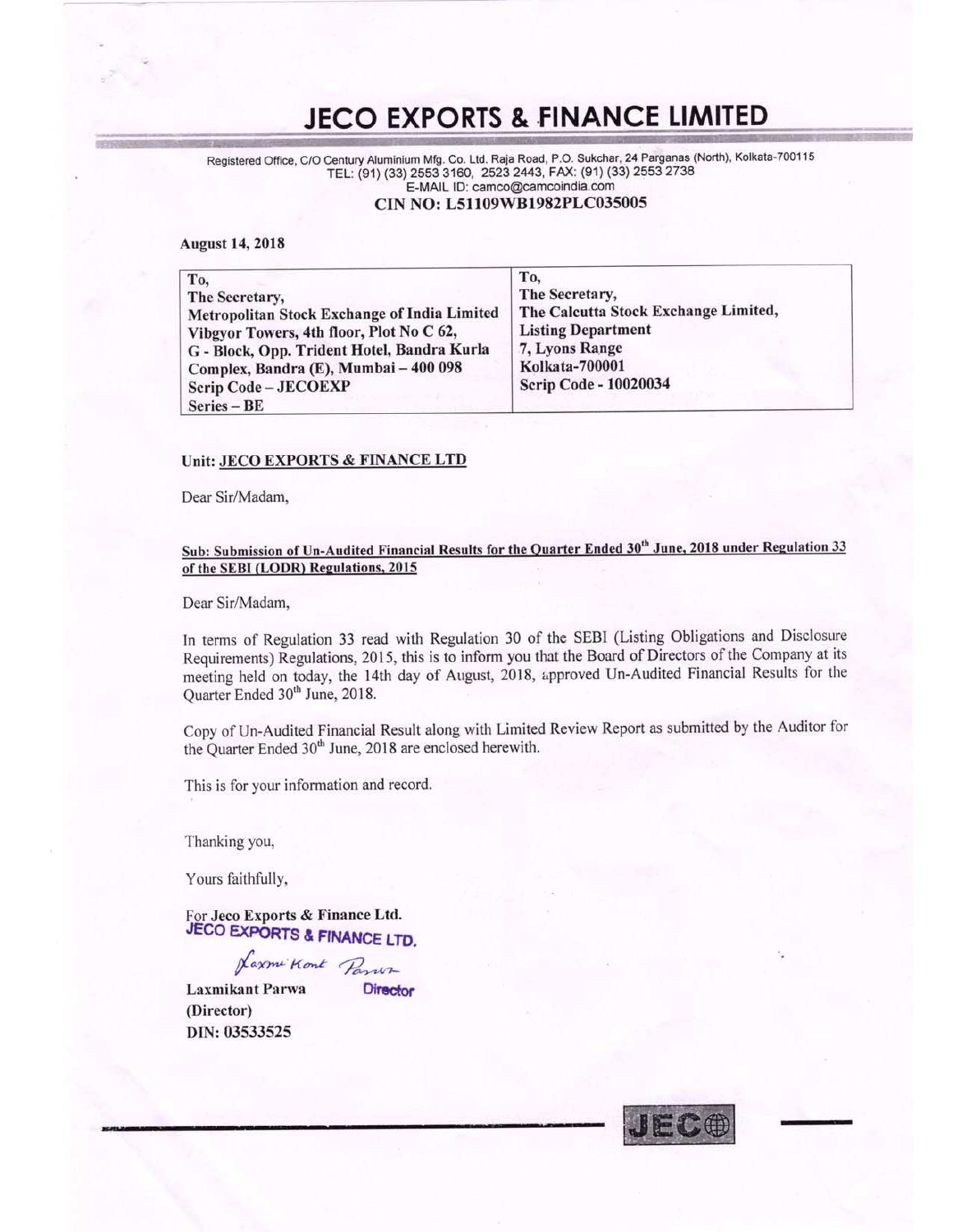# JECO EXPORTS & FINANCE LIMITED<br>C/O Century Aluminium Mfg. Co. Ltd. Raja Road, P.O. Sukchar, 24 Parganas (North), Kolkata<br>TEL: (91) (33) 2553 3160, 2523 2443, FAX: (91) (33) 2553 2738

Registered Office, C/O Century Aluminium Mfg. Co. Ltd. Raja Road, P.O. Sukchar, 24 Parganas (North), Kolkata-700115 E-MAIL ID: camco@camcoindia.com CIN N0: L51109WBI982PLC035005

August 14, 2018

.ziin'iif

| To,<br>The Secretary,<br>Metropolitan Stock Exchange of India Limited<br>Vibgyor Towers, 4th floor, Plot No C 62,<br>G - Block, Opp. Trident Hotel, Bandra Kurla<br>Complex, Bandra (E), Mumbai - 400 098<br>Scrip Code - JECOEXP<br>Series - BE | To.<br>The Secretary,<br>The Calcutta Stock Exchange Limited,<br><b>Listing Department</b><br>7, Lyons Range<br><b>Kolkata-700001</b><br>Scrip Code - 10020034 |
|--------------------------------------------------------------------------------------------------------------------------------------------------------------------------------------------------------------------------------------------------|----------------------------------------------------------------------------------------------------------------------------------------------------------------|
|--------------------------------------------------------------------------------------------------------------------------------------------------------------------------------------------------------------------------------------------------|----------------------------------------------------------------------------------------------------------------------------------------------------------------|

#### Unit: JECO EXPORTS & FINANCE LTD

Dear Sir/Madam,

Sub: Outcome of Board Meeting held on 14<sup>th</sup> August, 2018 in terms of Regulation 30 of the SEBI (Listing Obligations and Disclosure Requirements) Regulations, 2015.

Dear Sir/Madam,

In terms of Regulation <sup>30</sup> of the SEBI (Listing Obligations and Disclosure Requirements) Regulations, 2015, this is to inform you that the Board of Directors of the Company at its Meeting held today, the 14th day of August, 2018, has:

1. Approved Un-Audited Financial Results for the Quarter Ended 30th June, 2018, copy of the same along with Limited Review Report for the Quarter Ended 30th June, <sup>2018</sup> are enclosed herewith,

This is for your information and record.

Thanking you,

Yours faithfully, For Jeco Exports & Finance Ltd. **JECO EXPORTS & FINANCE LTD.** 

Naxmi Kont Pasur<br>kant Barwa Director

Laxmikant Parwa (Director) DIN: 03533525

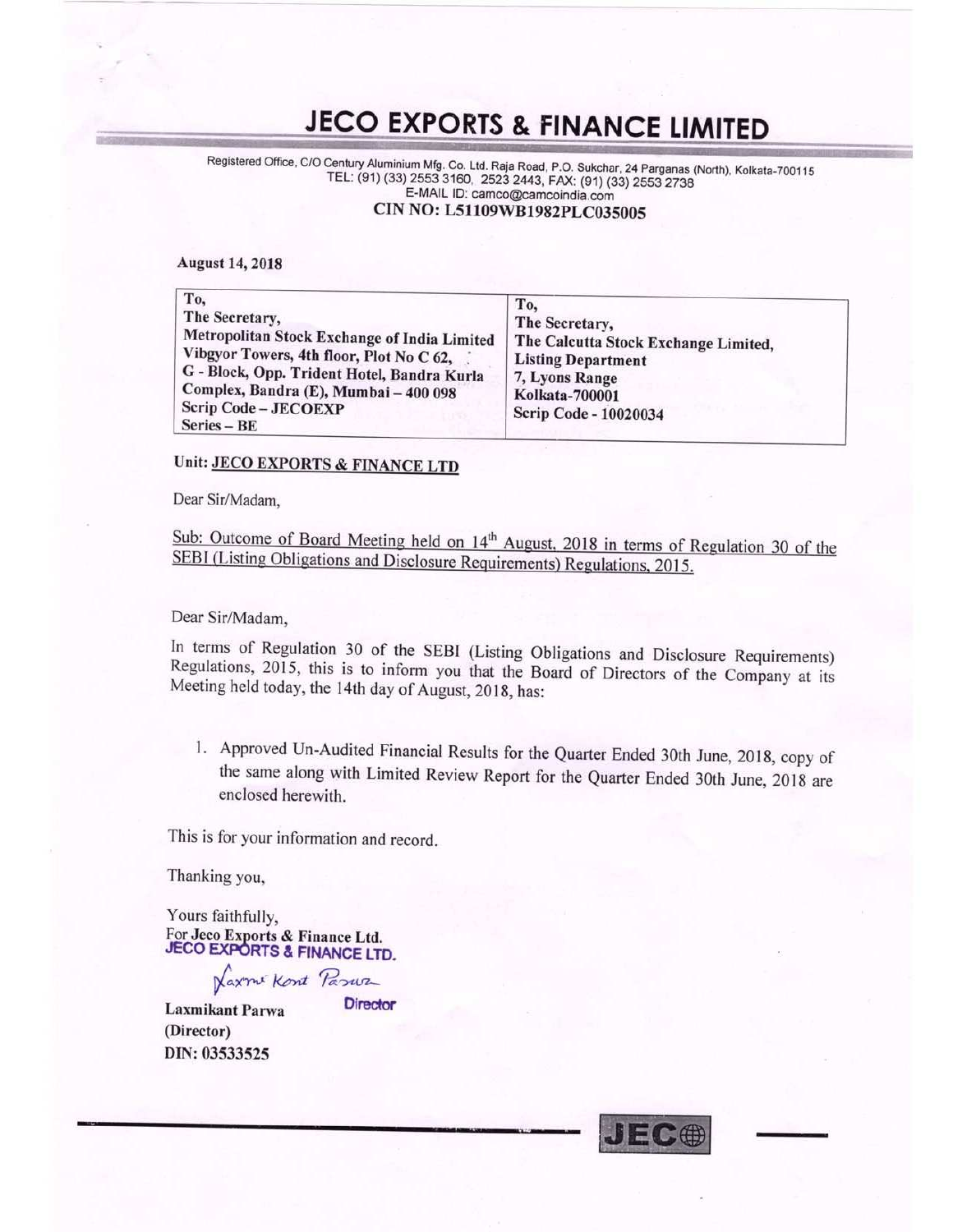

#### **SOMANI SURANA & CO.** 1-103 Phase -II 493/C/A, G.T. Road(S) CHARTERED ACCOUNTANTS CHARTERED ACCOUNTANTS

Phone: 98740 29150 li-mail: gsomani2k@gmail.com

We have reviewed the accompanying statement of unaudited Financial results of M/s JECO EXPORTS & FINANCE LTD., Raja Road. P.O. Sukchar, Dist.- <sup>24</sup> Parganas (North), Kolkata: 700 <sup>115</sup> for the quarter ended June, 2018. This Statement is the responsibility of the company's Management and has been approved by the Board of directors. Our responsibility is to issue <sup>a</sup> report on these financial statements based on our review.

We conducted our review in accordance with the Standard on Review Engagement (SRE) 2410. Review of Interim Financial Information performed by the Independent Auditor of the Entity. This standard requires that we plan and perform the review to obtain moderate assurance as to whether the financial statements are free of material misstatement. A review is limited primarily to inquiries of company personnel and analytical procedures applied to financial data and thus provides less assurance than an audit. We have not performed an audit and accordingly, we do not express an audit opinion.

Based on our review conducted as above. nothing has come to our notice that causes us to believe that the accompanying statement of unaudited financial results prepared in accordance with applicable accounting standards and other recognized accounting practices and policies has not disclosed the information required to be disclosed in terms of Regulation <sup>33</sup> of the SEBI (Listing Obligations and Disclosure Requirements) Regulations. 2015 including the manner in which it is to be disclosed, or that it contains any material mis-statement.

> For SOMANI SURANA & C0., Chartered Accountants Registration No.325887E

/. mo KOLKATA (Gyaneshwar Somani) Partner 14 8 18 M. No. 59125ed Acco